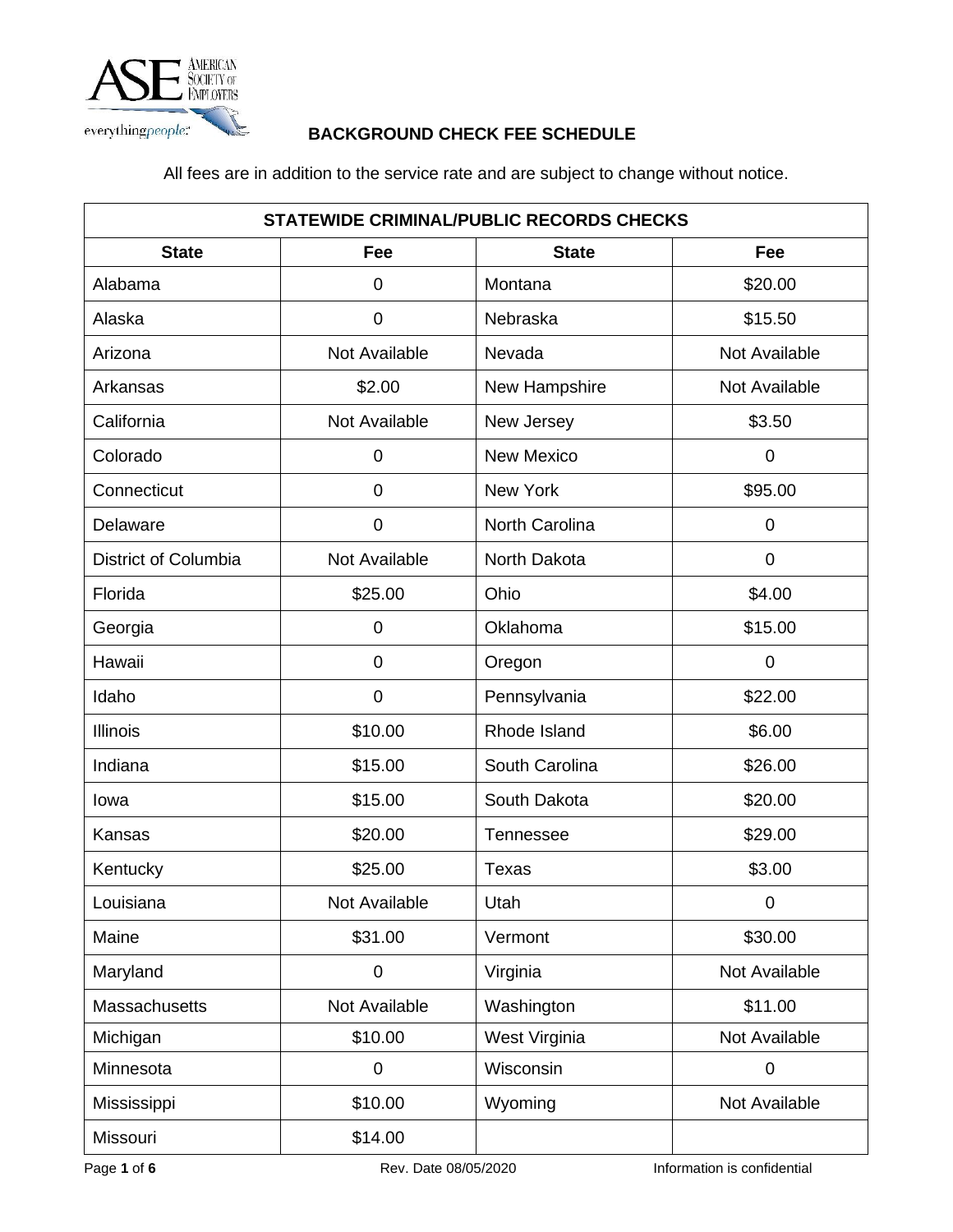| <b>MOTOR VEHICLE RECORDS CHECKS</b> |         |                          |         |
|-------------------------------------|---------|--------------------------|---------|
| <b>State</b>                        | Fee     | <b>State</b>             | Fee     |
| Alabama                             | \$10.00 | Montana                  | \$7.37  |
| Alaska                              | \$10.00 | Nebraska                 | \$3.00  |
| Arizona                             | \$6.00  | Nevada                   | \$8.00  |
| Arkansas                            | \$13.00 | New Hampshire            | \$13.00 |
| California                          | \$2.00  | New Jersey               | \$12.00 |
| Colorado                            | \$2.20  | <b>New Mexico</b>        | \$6.50  |
| Connecticut                         | \$18.00 | <b>New York</b>          | \$7.00  |
| Delaware                            | \$25.00 | <b>North Carolina</b>    | \$10.00 |
| District of Columbia                | \$13.00 | North Dakota             | \$3.00  |
| Florida                             | \$10.02 | Ohio                     | \$5.00  |
| Georgia                             | \$8.00  | Oklahoma                 | \$27.50 |
| Hawaii                              | \$23.00 | Oregon                   | \$11.83 |
| Idaho                               | \$9.00  | Pennsylvania             | \$13.00 |
| <b>Illinois</b>                     | \$12.00 | Rhode Island             | \$21.00 |
| Indiana                             | \$7.50  | South Carolina           | \$7.25  |
| Iowa                                | \$10:30 | South Dakota             | \$5.00  |
| Kansas                              | \$13.70 | Tennessee                | \$7.50  |
| Kentucky                            | \$5.50  | <b>Texas</b>             | \$6.50  |
| Louisiana                           | \$18.00 | Utah                     | \$11.00 |
| Maine                               | \$7.00  | Vermont                  | \$18.00 |
| Maryland                            | \$12.00 | Virginia                 | \$8.00  |
| Massachusetts                       | \$8.00  | Washington               | \$13.00 |
| Michigan                            | \$11.00 | West Virginia            | \$12.50 |
| Minnesota                           | \$5.00  | Wisconsin                | \$7.00  |
| Mississippi                         | \$14.00 | Wyoming                  | \$5.00  |
| Missouri                            | \$5.80  | Canada (Ontario, Quebec) | \$39.00 |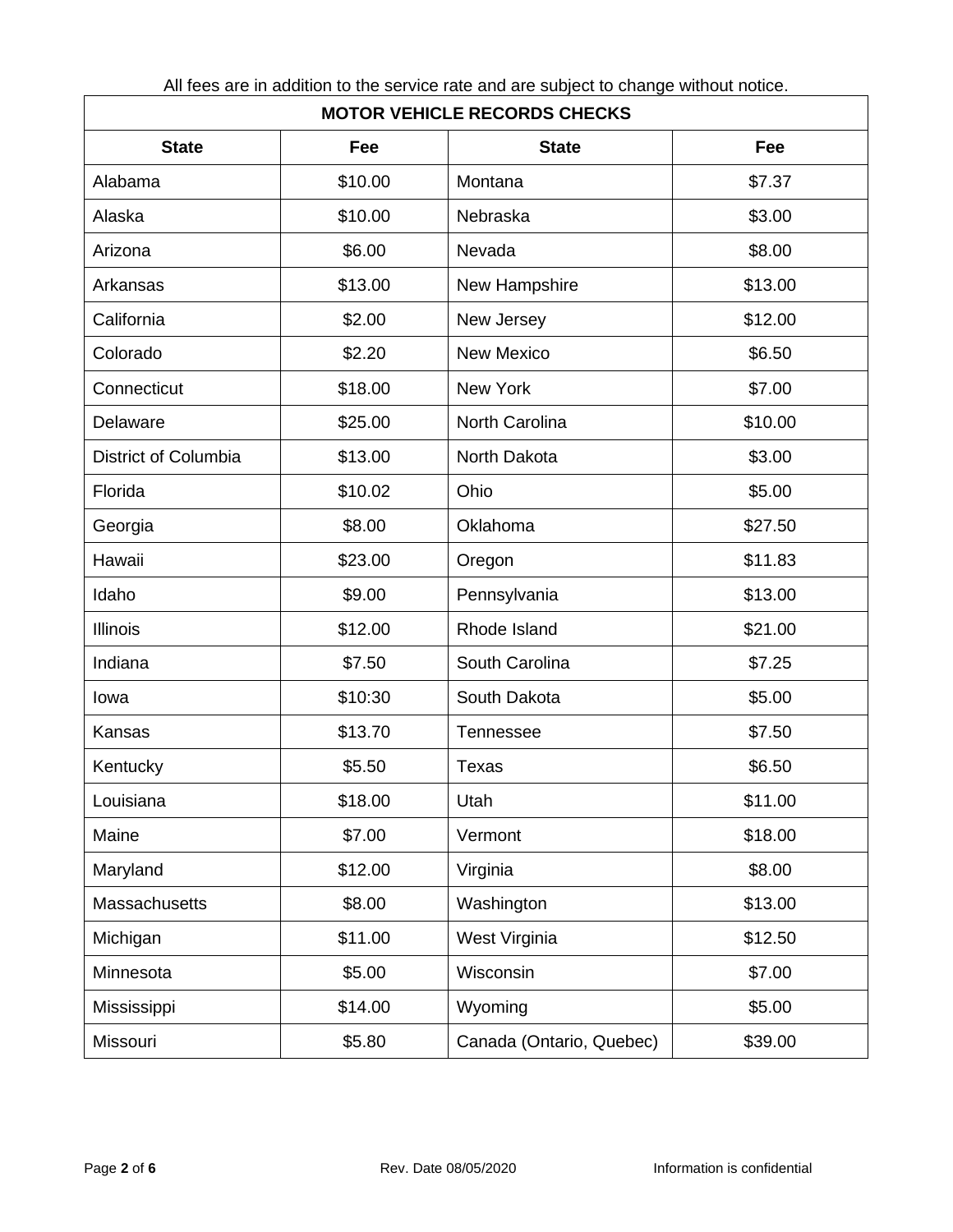## **County Criminal/Public Records Checks**

| <b>State</b> | County                                                                                                                                          | Fee     |
|--------------|-------------------------------------------------------------------------------------------------------------------------------------------------|---------|
| Arizona      | Apache, Mohave                                                                                                                                  | \$28.00 |
| Arkansas     | Carroll, Howard                                                                                                                                 | \$1.00  |
| Arkansas     | Pope, Yell                                                                                                                                      | \$3.00  |
| Arkansas     | Calhoun, Chicot, Cleburne, Conway, Franklin, Greene, Hempstead,<br>Jefferson, Ouachita, Perry, Saint Francis, Washington                        | \$5.00  |
| Arkansas     | Bradley, Izard, Nevada, Randolph, Sharp                                                                                                         | \$6.00  |
| Arkansas     | Desha, Grant, Lafayette                                                                                                                         | \$10.00 |
| Arkansas     | Clay                                                                                                                                            | \$12.00 |
| Arkansas     | Mississippi                                                                                                                                     | \$14.00 |
| California   | Alpine, Imperial, Inyo, Lassen, Mariposa, Mendocino, Modoc, Mono,<br>Plumas                                                                     | \$15.00 |
| Florida      | Suwannee, Taylor                                                                                                                                | \$14.00 |
| Louisiana    | Evangeline                                                                                                                                      | \$5.00  |
| Louisiana    | <b>Tensas</b>                                                                                                                                   | \$20.00 |
| Maine        | Aroostook, Cumberland, Franklin, Hancock, Kennebec, Knox, Lincoln,<br>Oxford, Penobscot, Piscataquis, Sagadahoc, Somerset, Waldo,<br>Washington | \$20.00 |
| Maine        | Androscoggin, York                                                                                                                              | \$40.00 |
| Michigan     | <b>Benzie</b>                                                                                                                                   | \$3.00  |
| Michigan     | Chippewa, Crawford, Emmet, Lake, Missaukee, Montmorency, Otsego,<br>Presque Isle, Roscommon                                                     | \$5.00  |
| Michigan     | Kent                                                                                                                                            | \$6.00  |
| Michigan     | Van Buren                                                                                                                                       | \$7.00  |
| Michigan     | Ionia                                                                                                                                           | \$8.00  |
| Michigan     | Barry, Berrien, Huron, Kalkaska, Keweenaw, Mecosta, Midland,<br>Oceana, Ogemaw, Osceola, Tuscola, Wexford                                       | \$10.00 |
| Michigan     | Mackinac                                                                                                                                        | \$11.00 |
| Michigan     | Menominee                                                                                                                                       | \$12.00 |
| Michigan     | Gladwin                                                                                                                                         | \$13.00 |
| Michigan     | Baraga, Charlevoix                                                                                                                              | \$15.00 |
| Michigan     | Clare, Montcalm                                                                                                                                 | \$16.00 |
| Michigan     | Sanilac                                                                                                                                         | \$17.00 |
| Michigan     | Alcona, Alger, Arenac, Branch, Cass, Dickinson, Hillsdale, Iosco,<br>Marquette, Oscoda, Schoolcraft                                             | \$20.00 |
| Michigan     | Iron                                                                                                                                            | \$25.00 |
| Michigan     | Delta, Ontonagon                                                                                                                                | \$30.00 |
| Michigan     | Houghton                                                                                                                                        | \$40.00 |
| Michigan     | Gogebic                                                                                                                                         | \$50.00 |
| Mississippi  | George                                                                                                                                          | \$1.00  |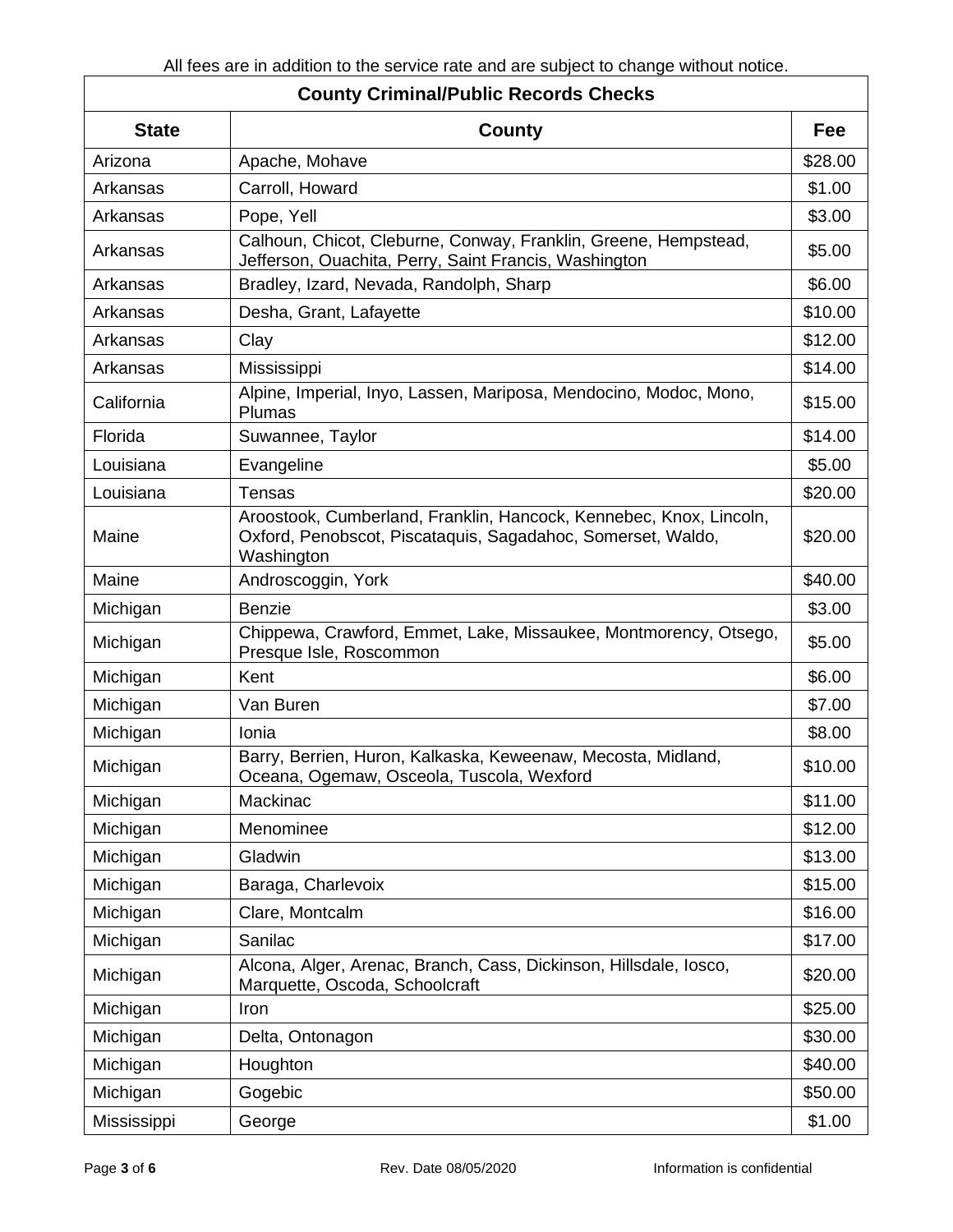| Mississippi                                            | Tippah                                                                                                                                                                                                                                                                                                                                                                                                                                                                                                                                                                                                       | \$2.50  |
|--------------------------------------------------------|--------------------------------------------------------------------------------------------------------------------------------------------------------------------------------------------------------------------------------------------------------------------------------------------------------------------------------------------------------------------------------------------------------------------------------------------------------------------------------------------------------------------------------------------------------------------------------------------------------------|---------|
| Mississippi                                            | Greene                                                                                                                                                                                                                                                                                                                                                                                                                                                                                                                                                                                                       | \$10.00 |
| Mississippi                                            | Perry                                                                                                                                                                                                                                                                                                                                                                                                                                                                                                                                                                                                        | \$15.00 |
| Montana                                                | Beaverhead, Big Horn, Blaine, Broadwater, Carbon, Carter, Cascade,<br>Chouteau, Custer, Daniels, Dawson, Deer Lodge, Fallon, Fergus,<br>Flathead, Gallatin, Garfield, Glacier, Golden Valley, Granite, Hill,<br>Jefferson, Judith Basin, Lake, Lewis and Clark, Liberty, Lincoln,<br>Madison, McCone, Meagher, Mineral, Missoula, Musselshell, Park,<br>Petroleum, Phillips, Pondera, Powder River, Powell, Prairie, Ravalli,<br>Richland, Roosevelt, Rosebud, Sanders, Sheridan, Silver Bow,<br>Stillwater, Sweet Grass, Teton, Toole, Treasure, Valley, Wheatland,<br>Wibaux, Yellowstone                  | \$20.00 |
| Nevada                                                 | Esmeralda, Humboldt, Lander, Mineral, Pershing, Washoe                                                                                                                                                                                                                                                                                                                                                                                                                                                                                                                                                       | \$7.00  |
| Nevada                                                 | Carson City, Churchill, Douglas, Elko, Eureka, Lincoln, Lyon, Nye,<br>Storey, White Pine                                                                                                                                                                                                                                                                                                                                                                                                                                                                                                                     | \$10.50 |
| New Hampshire                                          | Belknap, Carroll, Cheshire, Coos, Grafton, Merrimack, Rockingham,<br>Strafford, Sullivan                                                                                                                                                                                                                                                                                                                                                                                                                                                                                                                     | \$10.00 |
| New Hampshire                                          | Hillsborough                                                                                                                                                                                                                                                                                                                                                                                                                                                                                                                                                                                                 | \$20.00 |
| New Jersey                                             | <b>All Counties</b>                                                                                                                                                                                                                                                                                                                                                                                                                                                                                                                                                                                          | \$3.50  |
| <b>New York</b>                                        | Ontario                                                                                                                                                                                                                                                                                                                                                                                                                                                                                                                                                                                                      | \$5.00  |
| New York                                               | Madison, Schuyler                                                                                                                                                                                                                                                                                                                                                                                                                                                                                                                                                                                            | \$10.00 |
| New York                                               | Saint Lawrence, Wyoming                                                                                                                                                                                                                                                                                                                                                                                                                                                                                                                                                                                      | \$15.00 |
| New York                                               | Greene                                                                                                                                                                                                                                                                                                                                                                                                                                                                                                                                                                                                       | \$17.50 |
| New York                                               | Chemung, Cortland, Hamilton, Oswego, Rensselaer, Steuben,<br><b>Tompkins</b>                                                                                                                                                                                                                                                                                                                                                                                                                                                                                                                                 | \$20.00 |
| New York                                               | Allegany, Bronx, Cayuga, Fulton, Kings, Montgomery, Nassau, New<br>York, Orleans, Queens, Richmond                                                                                                                                                                                                                                                                                                                                                                                                                                                                                                           | \$95.00 |
| South Dakota                                           | Aurora, Beadle, Bennett, Bon Homme, Brookings, Brown, Brule,<br>Buffalo, Butte, Campbell, Charles Mix, Clark, Clay, Codington, Corson,<br>Custer, Davison, Day, Deuel, Dewey, Douglas, Edmunds, Fall River,<br>Faulk, Grant, Gregory, Haakon, Hamlin, Hand, Hanson, Harding,<br>Hughes, Hutchinson, Hyde, Jackson, Jerauld, Jones, Kingsbury, Lake,<br>Lawrence, Lincoln, Lyman, Marshall, McCook, McPherson, Meade,<br>Mellette, Miner, Minnehaha, Moody, Oglala Lakota, Pennington,<br>Perkins, Potter, Roberts, Sanborn, Spink, Stanley, Sully, Todd, Tripp,<br>Turner, Union, Walworth, Yankton, Ziebach | \$20.00 |
| Tennessee                                              | Marion                                                                                                                                                                                                                                                                                                                                                                                                                                                                                                                                                                                                       | \$3.00  |
| <b>Tennessee</b>                                       | Benton, Bledsoe, Carroll, Moore, Sequatchie                                                                                                                                                                                                                                                                                                                                                                                                                                                                                                                                                                  | \$5.00  |
| Tennessee                                              | <b>Humphreys</b>                                                                                                                                                                                                                                                                                                                                                                                                                                                                                                                                                                                             | \$7.00  |
| Tennessee                                              | Knox                                                                                                                                                                                                                                                                                                                                                                                                                                                                                                                                                                                                         | \$15.00 |
| Vermont                                                | Bennington, Caledonia, Essex, Grand Isle, Lamoille, Orange, Orleans,<br>Washington, Windham, Windsor                                                                                                                                                                                                                                                                                                                                                                                                                                                                                                         | \$30.00 |
| West Virginia                                          | Hampshire                                                                                                                                                                                                                                                                                                                                                                                                                                                                                                                                                                                                    | \$10.00 |
| Wyoming                                                | Albany, Big Horn, Campbell, Carbon, Converse, Crook, Fremont,<br>Goshen, Hot Springs, Johnson, Laramie, Lincoln, Natrona, Niobrara,<br>Park, Platte, Sheridan, Sublette, Sweetwater, Teton, Uinta, Washakie,<br>Weston                                                                                                                                                                                                                                                                                                                                                                                       | \$20.00 |
| <b>Counties Not Listed Do Not Have Additional Fees</b> |                                                                                                                                                                                                                                                                                                                                                                                                                                                                                                                                                                                                              |         |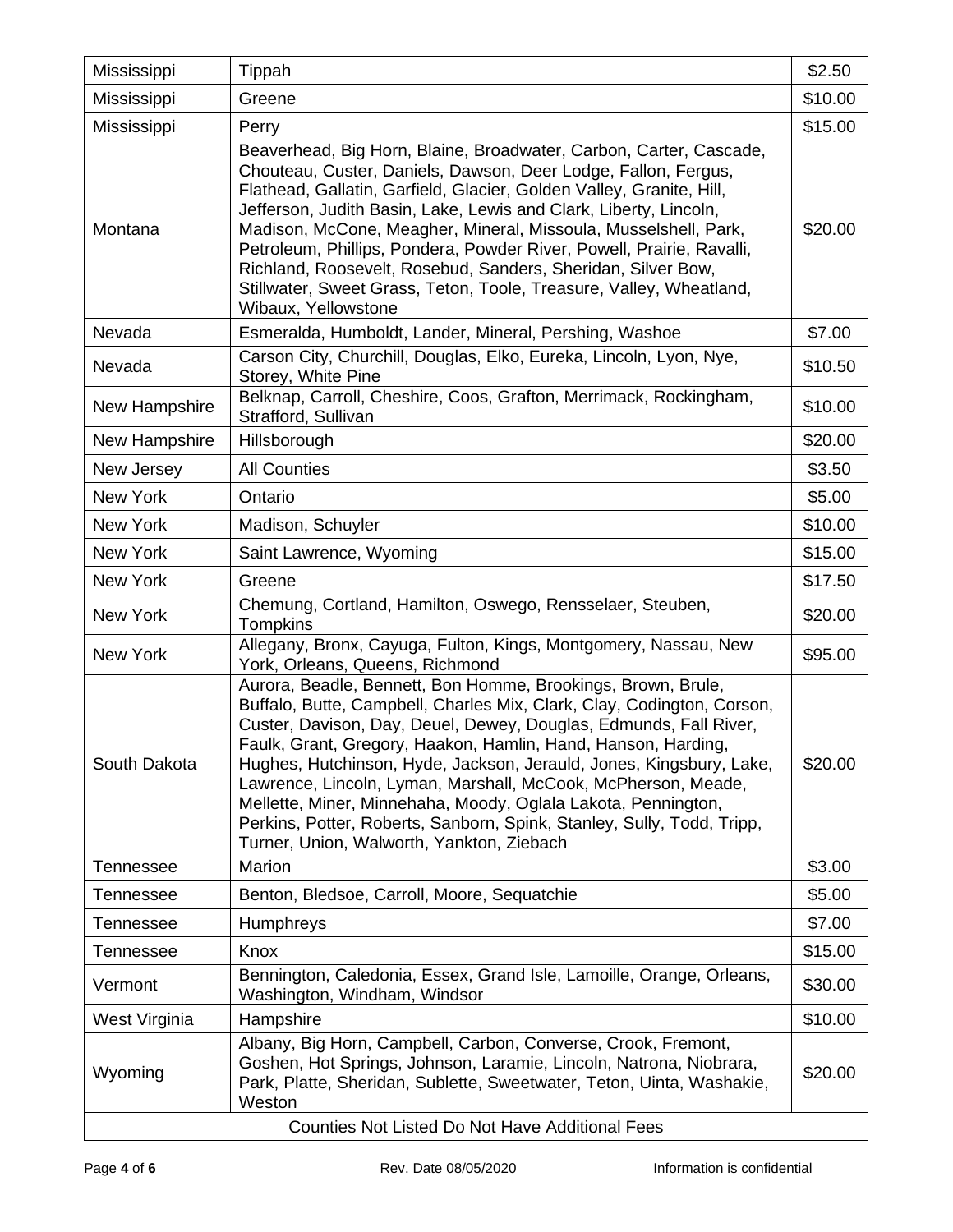| $\alpha$ in 1000 and in addition to the borrhoo rate and are babjoot to bilange mithout hotioc.<br><b>Civil County Checks</b> |                                                                                                                                                 |         |
|-------------------------------------------------------------------------------------------------------------------------------|-------------------------------------------------------------------------------------------------------------------------------------------------|---------|
| <b>State</b>                                                                                                                  | <b>County</b>                                                                                                                                   | Fee     |
| Arizona                                                                                                                       | Apache, Mohave                                                                                                                                  | \$28.00 |
| Arkansas                                                                                                                      | Carroll, Howard                                                                                                                                 | \$1.00  |
| Arkansas                                                                                                                      | Pope, Yell                                                                                                                                      | \$3.00  |
| Arkansas                                                                                                                      | Calhoun, Chicot, Cleburne, Conway, Franklin, Greene, Hempstead,<br>Jefferson, Ouachita, Perry, Saint Francis, Washington                        | \$5.00  |
| Arkansas                                                                                                                      | Bradley, Izard, Nevada, Randolph, Sharp                                                                                                         | \$6.00  |
| Arkansas                                                                                                                      | Desha, Grant, Lafayette                                                                                                                         | \$10.00 |
| Arkansas                                                                                                                      | Clay                                                                                                                                            | \$12.00 |
| Arkansas                                                                                                                      | Mississippi                                                                                                                                     | \$14.00 |
| California                                                                                                                    | Alpine, Imperial, Modoc, Plumas                                                                                                                 | \$15.00 |
| Florida                                                                                                                       | Suwannee, Taylor                                                                                                                                | \$14.00 |
| Louisiana                                                                                                                     | Evangeline                                                                                                                                      | \$5.00  |
| Louisiana                                                                                                                     | <b>Tensas</b>                                                                                                                                   | \$20.00 |
| Maine                                                                                                                         | Aroostook, Cumberland, Franklin, Hancock, Kennebec, Knox, Lincoln,<br>Oxford, Penobscot, Piscataquis, Sagadahoc, Somerset, Waldo,<br>Washington | \$20.00 |
| Maine                                                                                                                         | Androscoggin, York                                                                                                                              | \$40.00 |
| Michigan                                                                                                                      | <b>Benzie</b>                                                                                                                                   | \$3.00  |
| Michigan                                                                                                                      | Chippewa, Crawford, Emmet, Lake, Missaukee, Montmorency, Otsego,<br>Presque Isle, Roscommon                                                     | \$5.00  |
| Michigan                                                                                                                      | Kent                                                                                                                                            | \$6.00  |
| Michigan                                                                                                                      | Van Buren                                                                                                                                       | \$7.00  |
| Michigan                                                                                                                      | Ionia                                                                                                                                           | \$8.00  |
| Michigan                                                                                                                      | Barry, Berrien, Huron, Kalkaska, Keweenaw, Mecosta, Midland,<br>Oceana, Ogemaw, Osceola, Tuscola, Wexford                                       | \$10.00 |
| Michigan                                                                                                                      | Mackinac                                                                                                                                        | \$11.00 |
| Michigan                                                                                                                      | Menominee                                                                                                                                       | \$12.00 |
| Michigan                                                                                                                      | Gladwin                                                                                                                                         | \$13.00 |
| Michigan                                                                                                                      | Baraga, Charlevoix                                                                                                                              | \$15.00 |
| Michigan                                                                                                                      | Clare, Montcalm                                                                                                                                 | \$16.00 |
| Michigan                                                                                                                      | Sanilac                                                                                                                                         | \$17.00 |
| Michigan                                                                                                                      | Alcona, Alger, Arenac, Branch, Cass, Hillsdale, Iosco, Marquette,<br>Oscoda, Schoolcraft                                                        | \$20.00 |
| Michigan                                                                                                                      | Iron                                                                                                                                            | \$25.00 |
| Michigan                                                                                                                      | Delta, Dickinson, Ontonagon                                                                                                                     | \$30.00 |
| Michigan                                                                                                                      | Houghton                                                                                                                                        | \$40.00 |